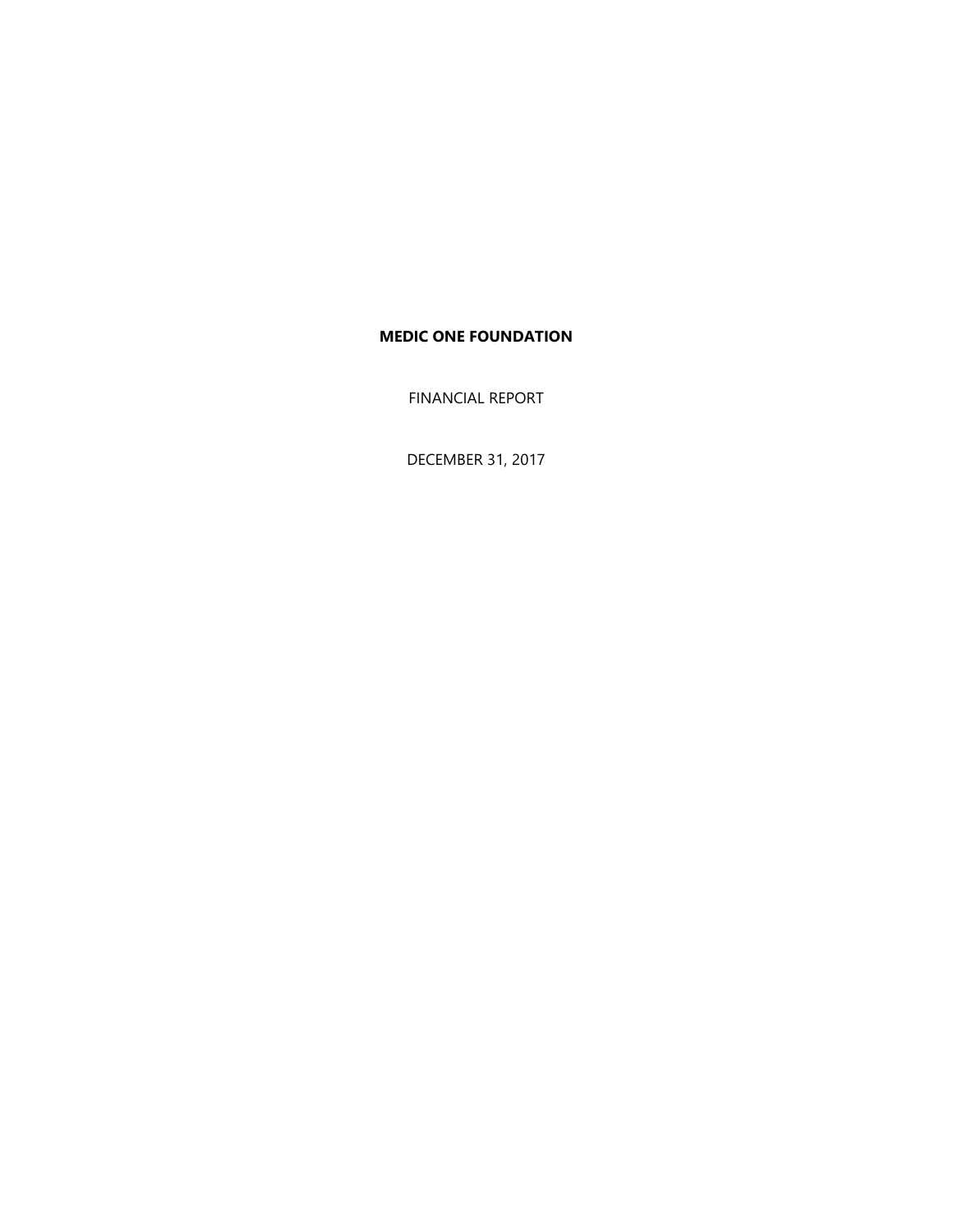# CONTENTS

|                             | Page     |
|-----------------------------|----------|
|                             |          |
| <b>FINANCIAL STATEMENTS</b> |          |
|                             |          |
|                             |          |
|                             |          |
|                             |          |
|                             |          |
|                             | $7 - 15$ |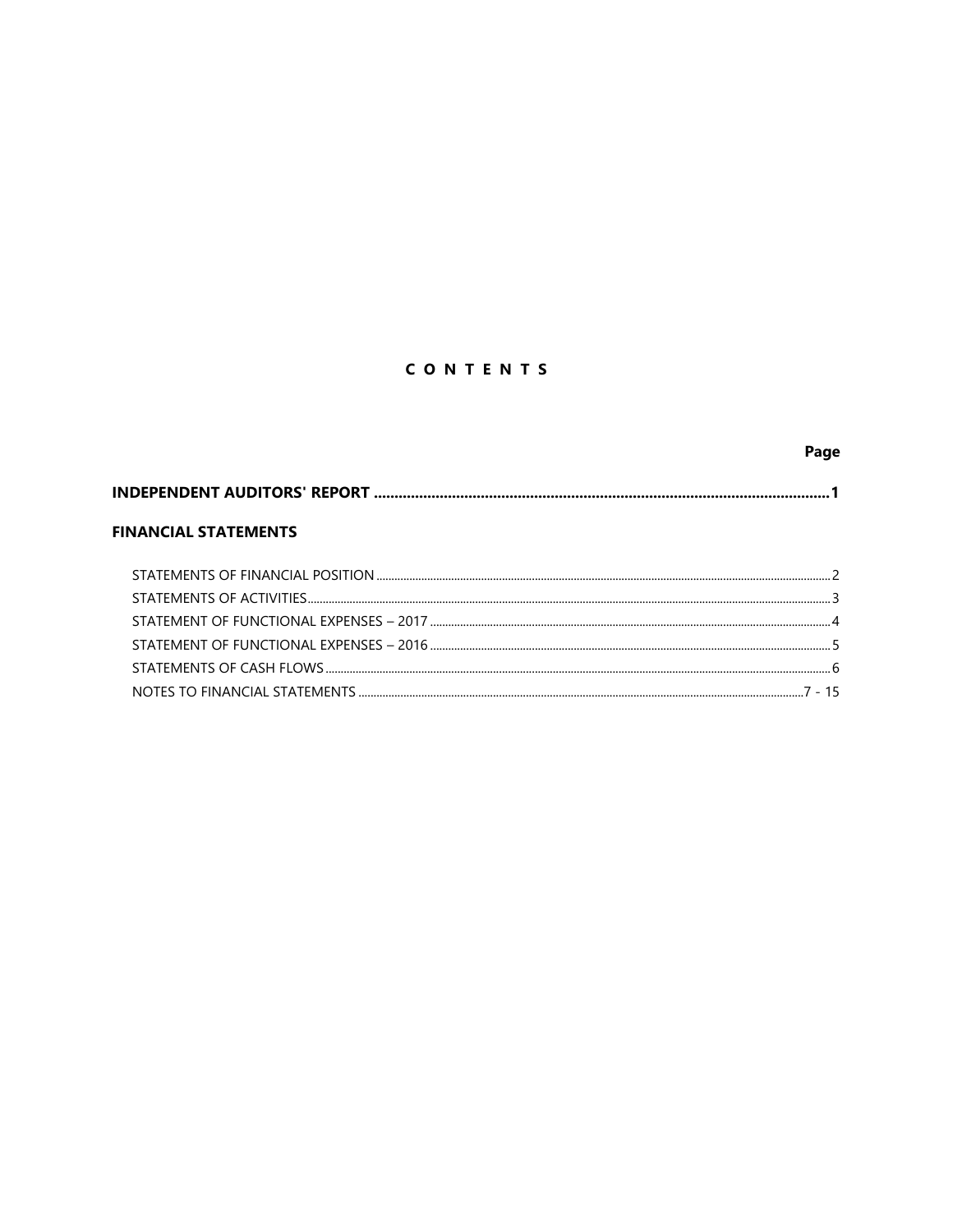petersonsullivan LLP

Certified Public Accountants & Advisors

#### **INDEPENDENT AUDITORS' REPORT**

To the Board of Directors Medic One Foundation Seattle, Washington

We have audited the accompanying financial statements of the Medic One Foundation ("the Foundation"), which comprise the statements of financial position as of December 31, 2017 and 2016, and the related statements of activities, functional expenses, and cash flows for the years then ended, and the related notes to the financial statements.

#### **Management's Responsibility for the Financial Statements**

Management is responsible for the preparation and fair presentation of these financial statements in accordance with accounting principles generally accepted in the United States; this includes the design, implementation, and maintenance of internal control relevant to the preparation and fair presentation of financial statements that are free from material misstatement, whether due to fraud or error.

#### **Auditor's Responsibility**

Our responsibility is to express an opinion on these financial statements based on our audits. We conducted our audits in accordance with auditing standards generally accepted in the United States. Those standards require that we plan and perform the audit to obtain reasonable assurance about whether the financial statements are free from material misstatement.

An audit involves performing procedures to obtain audit evidence about the amounts and disclosures in the financial statements. The procedures selected depend on the auditor's judgment, including the assessment of the risks of material misstatement of the financial statements, whether due to fraud or error. In making those risk assessments, the auditor considers internal control relevant to the entity's preparation and fair presentation of the financial statements in order to design audit procedures that are appropriate in the circumstances, but not for the purpose of expressing an opinion on the effectiveness of the entity's internal control. Accordingly, we express no such opinion. An audit also includes evaluating the appropriateness of accounting policies used and the reasonableness of significant accounting estimates made by management, as well as evaluating the overall presentation of the financial statements.

We believe that the audit evidence we have obtained is sufficient and appropriate to provide a basis for our audit opinion.

#### **Opinion**

In our opinion, the financial statements referred to above present fairly, in all material respects, the financial position of the Foundation as of December 31, 2017 and 2016, and the changes in its net assets and its cash flows for the years then ended in accordance with accounting principles generally accepted in the United States.

Peterson Sull-LLP.

601 Union Street Suite 2300 Seattle, WA 98101 June 12, 2018

(206) 382-7777 MAIN (206) 382-7700 FAX

pscpa.com

**MOORE STEPHENS**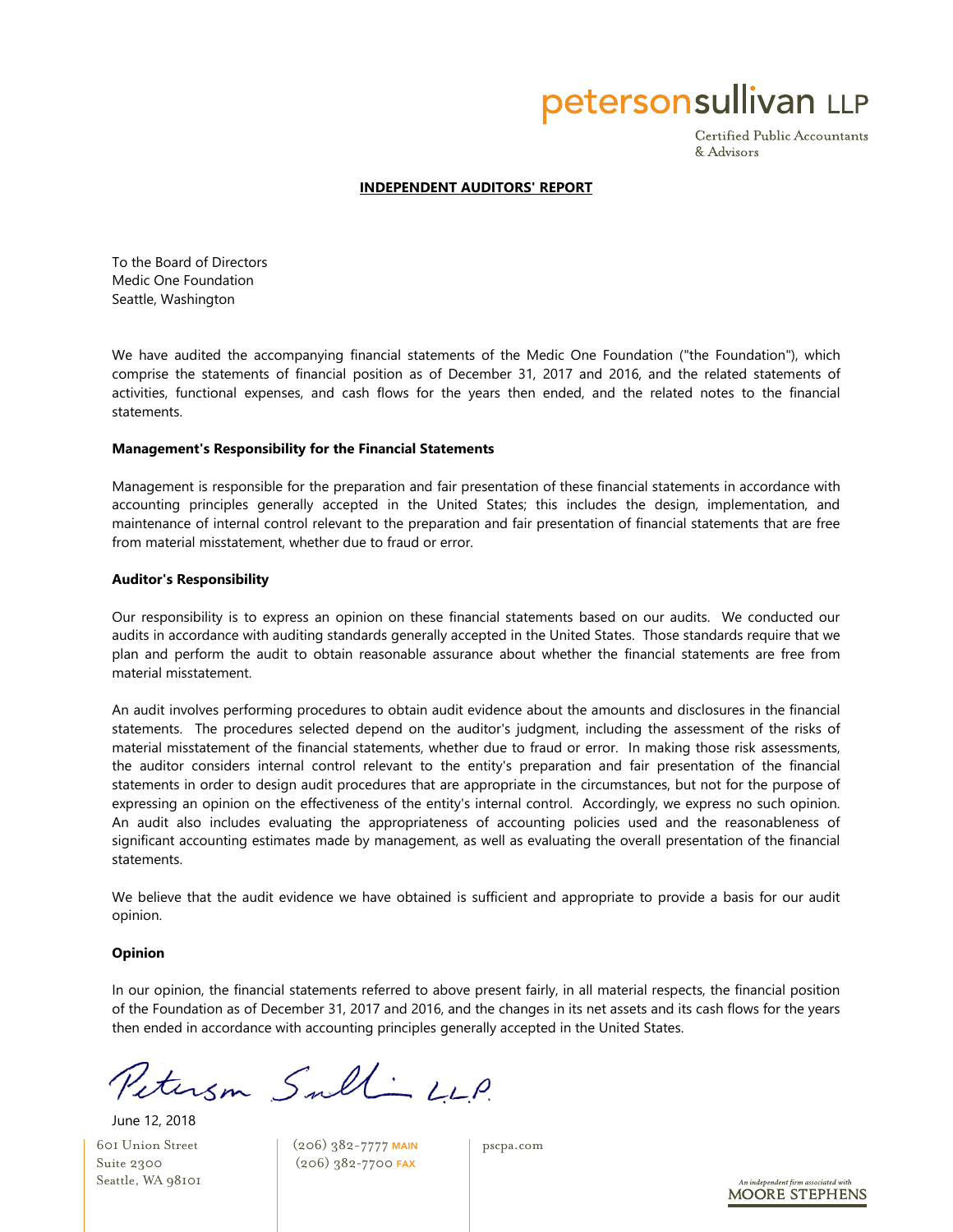# STATEMENTS OF FINANCIAL POSITION

December 31, 2017 and 2016

| 2017<br><b>ASSETS</b>                                                                                                                           |    |                                           | 2016 |                                         |  |  |
|-------------------------------------------------------------------------------------------------------------------------------------------------|----|-------------------------------------------|------|-----------------------------------------|--|--|
| <b>Current Assets</b><br>Cash and cash equivalents<br>Investments<br>Contributions and bequests receivable<br>Prepaid expenses and other assets | \$ | 441,490<br>2,770,121<br>156,786<br>14,389 | \$   | 756,775<br>1,060,877<br>45,343<br>3,963 |  |  |
| Total current assets                                                                                                                            |    | 3,382,786                                 |      | 1,866,958                               |  |  |
| <b>Endowment Investments</b><br><b>Gift Annuity Investments</b><br>Furniture and Computer Equipment,<br>net of accumulated depreciation of      |    | 1,077,293<br>21,249                       |      | 1,085,644<br>20,638                     |  |  |
| \$32,790 and \$30,544 in 2017 and 2016, respectively<br>Beneficial Interest in Assets Held by the Seattle Foundation                            |    | 2,501<br>67,936                           |      | 4,095<br>60,575                         |  |  |
| <b>Total assets</b>                                                                                                                             |    | 4,551,765                                 | \$   | 3,037,910                               |  |  |
| <b>LIABILITIES AND NET ASSETS</b>                                                                                                               |    |                                           |      |                                         |  |  |
| <b>Current Liabilities</b><br>Accounts payable                                                                                                  | \$ | 16,981                                    | \$   | 20,899                                  |  |  |
| Grants payable<br>Accrued wages and benefits<br>Current portion of gift annuity contract liability<br>Deferred grant revenue                    |    | 47,244<br>44,600<br>1,190<br>83,737       |      | 14,645<br>54,700<br>1,190<br>101,945    |  |  |
| <b>Total current liabilities</b>                                                                                                                |    | 193,752                                   |      | 193,379                                 |  |  |
| Gift Annuity Contract Liability, less current portion                                                                                           |    | 4,481                                     |      | 5,671                                   |  |  |
| <b>Total liabilities</b>                                                                                                                        |    | 198,233                                   |      | 199,050                                 |  |  |
| Net Assets<br>Unrestricted<br>Temporarily restricted<br>Permanently restricted                                                                  |    | 2,297,673<br>992,274<br>1,063,585         |      | 786,938<br>991,864<br>1,060,058         |  |  |
| Total net assets                                                                                                                                |    | 4,353,532                                 |      | 2,838,860                               |  |  |
| Total liabilities and net assets                                                                                                                | \$ | 4,551,765                                 | \$   | 3,037,910                               |  |  |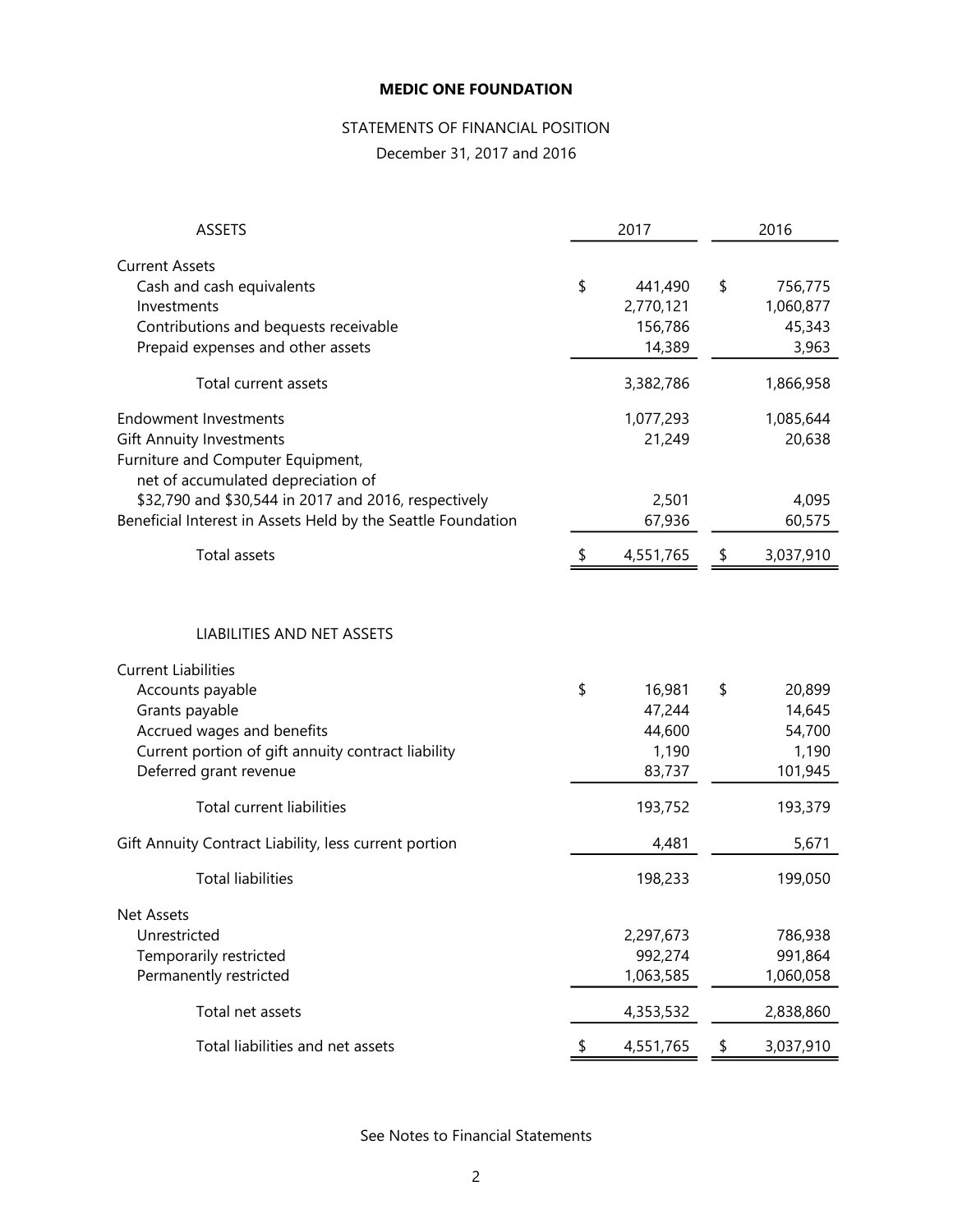## STATEMENTS OF ACTIVITIES

### For the Years Ended December 31, 2017 and 2016

|                                           | 2017         |    |             |    |             |  |           | 2016 |              |    |             |    |             |     |           |
|-------------------------------------------|--------------|----|-------------|----|-------------|--|-----------|------|--------------|----|-------------|----|-------------|-----|-----------|
|                                           |              |    | Temporarily |    | Permanently |  |           |      |              |    | Temporarily |    | Permanently |     |           |
|                                           | Unrestricted |    | Restricted  |    | Restricted  |  | Total     |      | Unrestricted |    | Restricted  |    | Restricted  |     | Total     |
| Support and Revenue                       |              |    |             |    |             |  |           |      |              |    |             |    |             |     |           |
| Contributions                             | 951,747      | \$ | 41,581      | \$ |             |  | 993,328   | \$   | 845,992      | \$ | 33,399      | \$ | 1,200       | -\$ | 880,591   |
| <b>Bequests</b>                           | 2,056,286    |    |             |    |             |  | 2,056,286 |      | 413,091      |    |             |    |             |     | 413,091   |
| Special events revenue                    | 571,005      |    |             |    |             |  | 571,005   |      | 455,305      |    |             |    |             |     | 455,305   |
| Special events - direct benefit to donors | (99, 212)    |    |             |    |             |  | (99, 212) |      | (67, 262)    |    |             |    |             |     | (67, 262) |
| Grants                                    | 18,208       |    |             |    |             |  | 18,208    |      | 35,255       |    |             |    |             |     | 35,255    |
| In-kind contributions                     | 29,167       |    |             |    |             |  | 29,167    |      | 40,000       |    |             |    |             |     | 40,000    |
| Investment earnings, net                  | 116,400      |    | 13,488      |    | 3,527       |  | 133,415   |      | 46,589       |    | 26,989      |    | 4,380       |     | 77,958    |
| Net assets released from restrictions     | 54,659       |    | (54, 659)   |    |             |  |           |      | 410,208      |    | (410, 208)  |    |             |     |           |
| Total support and revenue                 | 3,698,260    |    | 410         |    | 3,527       |  | 3,702,197 |      | 2,179,178    |    | (349, 820)  |    | 5,580       |     | 1,834,938 |
| Expenses                                  |              |    |             |    |             |  |           |      |              |    |             |    |             |     |           |
| Program expenses                          |              |    |             |    |             |  |           |      |              |    |             |    |             |     |           |
| Community outreach                        | 218,210      |    |             |    |             |  | 218,210   |      | 240,354      |    |             |    |             |     | 240,354   |
| Paramedic training and                    |              |    |             |    |             |  |           |      |              |    |             |    |             |     |           |
| continuing education                      | 843,011      |    |             |    |             |  | 843,011   |      | 683,308      |    |             |    |             |     | 683,308   |
| PulsePoint                                | 63,046       |    |             |    |             |  | 63,046    |      | 57,520       |    |             |    |             |     | 57,520    |
| <b>EMS</b> equipment                      | 37,496       |    |             |    |             |  | 37,496    |      | 7,481        |    |             |    |             |     | 7,481     |
| <b>Resuscitation Academy</b>              | 18,676       |    |             |    |             |  | 18,676    |      | 3,768        |    |             |    |             |     | 3,768     |
| <b>EMS</b> research                       | 177,489      |    |             |    |             |  | 177,489   |      |              |    |             |    |             |     |           |
| Total program expenses                    | 1,357,928    |    |             |    |             |  | 1,357,928 |      | 992,431      |    |             |    |             |     | 992,431   |
| Management and general                    | 363,339      |    |             |    |             |  | 363,339   |      | 313,269      |    |             |    |             |     | 313,269   |
| Fundraising                               | 466,258      |    |             |    |             |  | 466,258   |      | 409,782      |    |             |    |             |     | 409,782   |
| Total expenses                            | 2,187,525    |    |             |    |             |  | 2,187,525 |      | 1,715,482    |    |             |    |             |     | 1,715,482 |
| <b>Change in net assets</b>               | 1,510,735    |    | 410         |    | 3,527       |  | 1,514,672 |      | 463,696      |    | (349, 820)  |    | 5,580       |     | 119,456   |
| Net Assets, beginning of year             | 786,938      |    | 991,864     |    | 1,060,058   |  | 2,838,860 |      | 323,242      |    | 1,341,684   |    | 1,054,478   |     | 2,719,404 |
| Net Assets, end of year                   | 2,297,673    |    | 992,274     |    | 1,063,585   |  | 4,353,532 |      | 786,938      |    | 991,864     |    | 1,060,058   |     | 2,838,860 |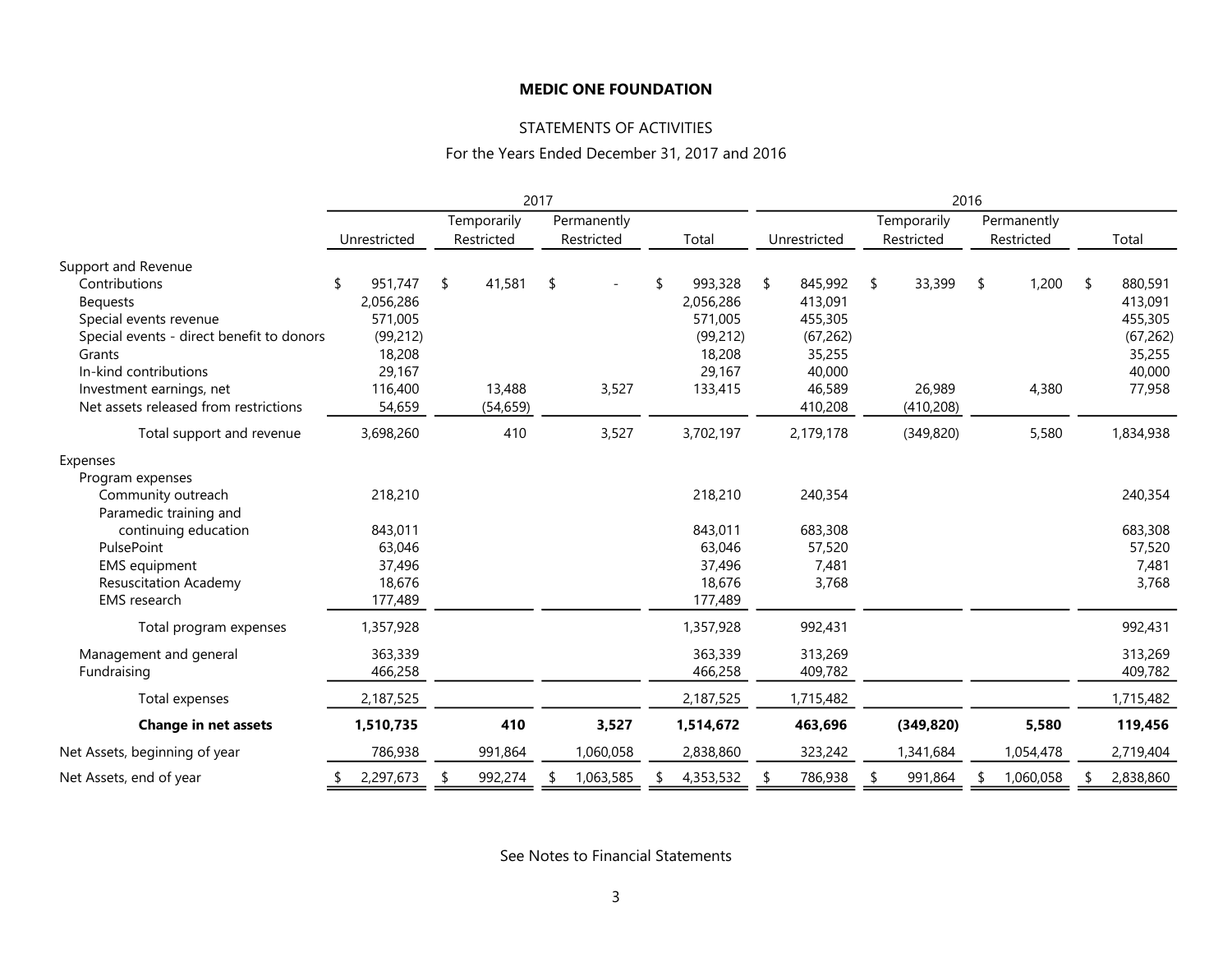### STATEMENT OF FUNCTIONAL EXPENSES

For the Year Ended December 31, 2017

|                                                                     | Community<br>Outreach | Training and<br>Continuing<br>Education | PulsePoint    | <b>EMS</b><br>Equipment | Resuscitation<br>Academy | <b>EMS</b><br>Research | Total<br>Program<br>Services | Management<br>and<br>General | Fundraising | Total        |
|---------------------------------------------------------------------|-----------------------|-----------------------------------------|---------------|-------------------------|--------------------------|------------------------|------------------------------|------------------------------|-------------|--------------|
| Grants and allocations                                              | 2,810<br>\$           | 837,030<br>\$                           | 13,000<br>-\$ | 37,466<br>\$.           | 14,337                   | 177,489<br>\$          | \$1,082,132                  | \$                           |             | \$1,082,132  |
| Salaries and wages                                                  | 146,651               |                                         |               |                         |                          |                        | 146,651                      | 111,126                      | 179,735     | 437,512      |
| Benefits and payroll taxes                                          | 55,424                |                                         |               |                         |                          |                        | 55,424                       | 51,744                       | 73,459      | 180,627      |
| Professional expenses                                               | 7,300                 | 1,000                                   | 33,059        |                         |                          |                        | 41,359                       | 23,952                       | 86,995      | 152,306      |
| Marketing                                                           | 4,444                 | 40                                      | 16,411        |                         |                          |                        | 20,895                       | 12,321                       | 33,158      | 66,374       |
| Event facility costs                                                |                       |                                         |               |                         |                          |                        |                              |                              | 61,665      | 61,665       |
| Occupancy                                                           |                       |                                         |               |                         |                          |                        |                              | 54,539                       |             | 54,539       |
| Printing and publications                                           |                       | 85                                      | 515           |                         |                          |                        | 600                          | 9,200                        | 40,209      | 50,009       |
| Event catering                                                      |                       | 279                                     |               |                         | 3,436                    |                        | 3,715                        | 771                          | 45,372      | 49,858       |
| Purchased services                                                  |                       |                                         |               |                         |                          |                        |                              | 27,018                       | 10,446      | 37,464       |
| Equipment rental and<br>maintenance                                 |                       |                                         |               |                         |                          |                        |                              | 23,160                       | 11,021      | 34,181       |
| Postage                                                             | 214                   | 343                                     |               |                         |                          |                        | 557                          | 6,927                        | 18,235      | 25,719       |
| Supplies                                                            | 162                   | 209                                     |               |                         | 903                      |                        | 1,274                        | 13,220                       | 1,984       | 16,478       |
| Accounting fees                                                     |                       |                                         |               |                         |                          |                        |                              | 14,500                       |             | 14,500       |
| Travel                                                              | 55                    | 1,569                                   | 61            |                         |                          |                        | 1,685                        | 4,464                        | 664         | 6,813        |
| Conferences and meetings                                            |                       |                                         |               | 30                      |                          |                        | 30                           | 4,165                        | 1,550       | 5,745        |
| Telephone                                                           |                       |                                         |               |                         |                          |                        |                              | 3,736                        |             | 3,736        |
| Depreciation                                                        |                       |                                         |               |                         |                          |                        |                              | 2,246                        |             | 2,246        |
| Bad debt expense (recovery)                                         |                       |                                         |               |                         |                          |                        |                              | (5,205)                      |             | (5,205)      |
| Miscellaneous                                                       | 1,150                 | 2,456                                   |               |                         |                          |                        | 3,606                        | 5,455                        | 977         | 10,038       |
|                                                                     |                       |                                         |               |                         |                          |                        |                              |                              |             |              |
|                                                                     | 218,210               | 843,011                                 | 63,046        | 37,496                  | 18,676                   | 177,489                | 1,357,928                    | 363,339                      | 565,470     | 2,286,737    |
| Less: special events - direct<br>benefit to donors                  |                       |                                         |               |                         |                          |                        |                              |                              | (99, 212)   | (99, 212)    |
| Total expenses less<br>special events - direct<br>benefit to donors | 218,210               | 843,011<br>- \$                         | 63,046        | 37,496                  | 18,676                   | 177,489<br>-S          | \$1,357,928                  | 363,339<br>\$                | 466,258     | \$ 2,187,525 |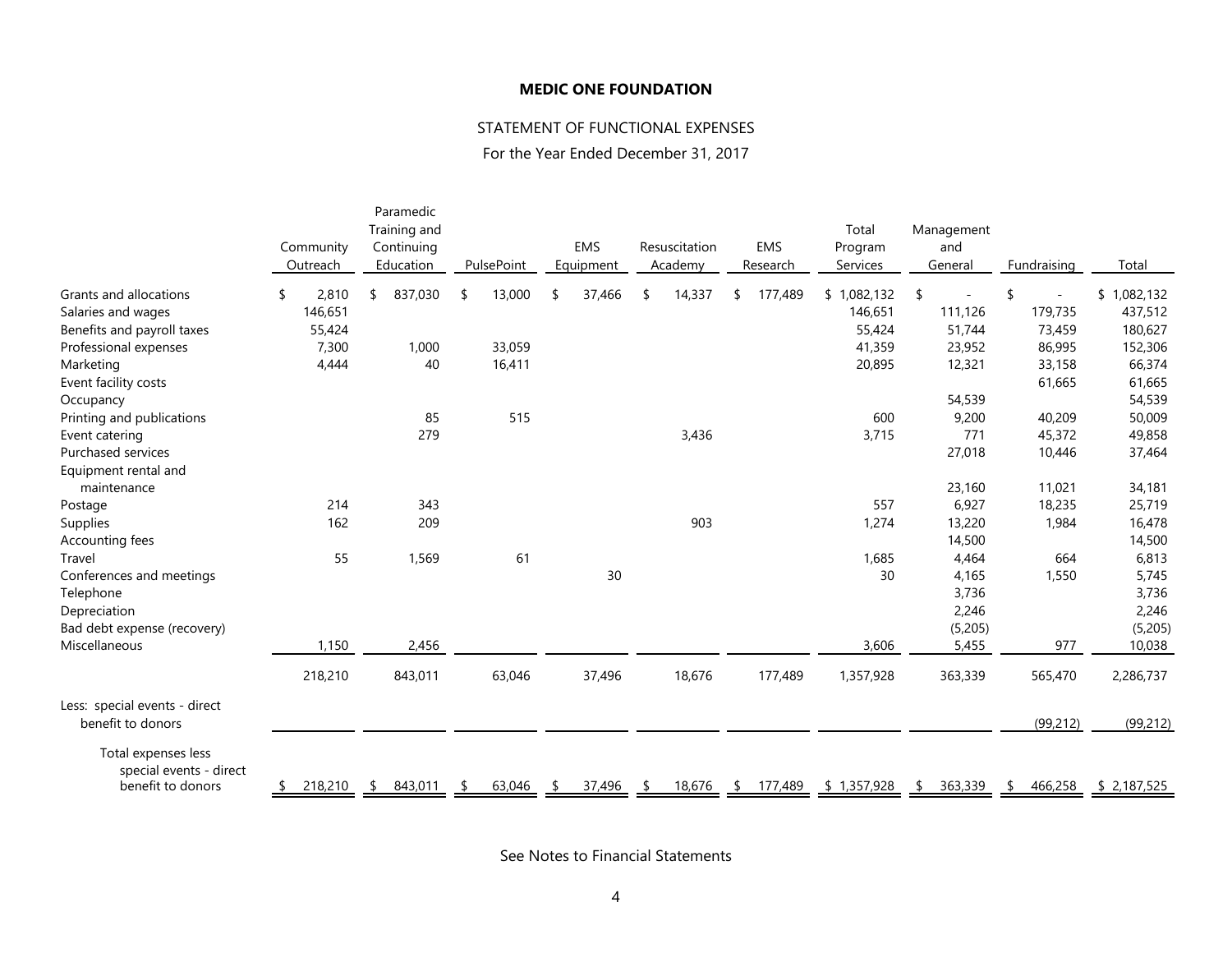## STATEMENT OF FUNCTIONAL EXPENSES

For the Year Ended December 31, 2016

|                                                                     | Community<br>Outreach | Paramedic<br>Training and<br>Continuing<br>Education |    | PulsePoint |    | EMS<br>Equipment | Resuscitation<br>Academy |    | Total<br>Program<br>Services |    | Management<br>and<br>General | Fundraising   |    | Total     |
|---------------------------------------------------------------------|-----------------------|------------------------------------------------------|----|------------|----|------------------|--------------------------|----|------------------------------|----|------------------------------|---------------|----|-----------|
| <b>Grants and allocations</b>                                       | \$<br>11,801          | \$<br>656,658                                        | \$ | 25,208     | -S | 7,481            | \$<br>3,768              | -S | 704,916                      | \$ |                              | \$            | \$ | 704,916   |
| Salaries and wages                                                  | 157,844               |                                                      |    |            |    |                  |                          |    | 157,844                      |    | 104,021                      | 179,057       |    | 440,922   |
| Benefits and payroll taxes                                          | 60,658                |                                                      |    |            |    |                  |                          |    | 60,658                       |    | 43,791                       | 73,063        |    | 177,512   |
| Professional expenses                                               | 4,572                 |                                                      |    | 24,583     |    |                  |                          |    | 29,155                       |    | 19,824                       | 47,467        |    | 96,446    |
| Marketing                                                           | 1,287                 |                                                      |    | 2,247      |    |                  |                          |    | 3,534                        |    | 5,589                        | 8,456         |    | 17,579    |
| Event facility costs                                                |                       |                                                      |    |            |    |                  |                          |    |                              |    |                              | 46,002        |    | 46,002    |
| Occupancy                                                           |                       |                                                      |    |            |    |                  |                          |    |                              |    | 40,000                       |               |    | 40,000    |
| Printing and publications                                           | 297                   |                                                      |    | 4,407      |    |                  |                          |    | 4,704                        |    | 2,545                        | 49,899        |    | 57,148    |
| Event catering                                                      |                       |                                                      |    |            |    |                  |                          |    |                              |    |                              | 39,879        |    | 39,879    |
| <b>Purchased services</b>                                           | 25                    |                                                      |    | 304        |    |                  |                          |    | 329                          |    | 21,324                       | 9,567         |    | 31,220    |
| Equipment rental and                                                |                       |                                                      |    |            |    |                  |                          |    |                              |    |                              |               |    |           |
| maintenance                                                         | 478                   |                                                      |    |            |    |                  |                          |    | 478                          |    | 21,489                       | 1,589         |    | 23,556    |
| Postage                                                             | 102                   |                                                      |    |            |    |                  |                          |    | 102                          |    | 8,866                        | 14,614        |    | 23,582    |
| Supplies                                                            | 922                   | 22,810                                               |    | 153        |    |                  |                          |    | 23,885                       |    | 4,742                        | 1,996         |    | 30,623    |
| Accounting fees                                                     |                       |                                                      |    |            |    |                  |                          |    |                              |    | 14,300                       |               |    | 14,300    |
| Travel                                                              | 562                   | 2,129                                                |    | 442        |    |                  |                          |    | 3,133                        |    | 2,066                        | 1,127         |    | 6,326     |
| Conferences and meetings                                            | 796                   |                                                      |    |            |    |                  |                          |    | 796                          |    | 5,767                        | 3,266         |    | 9,829     |
| Telephone                                                           |                       |                                                      |    |            |    |                  |                          |    |                              |    | 21                           |               |    | 21        |
| Depreciation                                                        |                       |                                                      |    |            |    |                  |                          |    |                              |    | 2,509                        |               |    | 2,509     |
| Bad debt expense                                                    |                       |                                                      |    |            |    |                  |                          |    |                              |    | 14,436                       |               |    | 14,436    |
| Miscellaneous                                                       | 1,010                 | 1,711                                                |    | 176        |    |                  |                          |    | 2,897                        |    | 1,979                        | 1,062         |    | 5,938     |
|                                                                     | 240,354               | 683,308                                              |    | 57,520     |    | 7,481            | 3,768                    |    | 992,431                      |    | 313,269                      | 477,044       |    | 1,782,744 |
| Less: special events - direct<br>benefit to donors                  |                       |                                                      |    |            |    |                  |                          |    |                              |    |                              | (67, 262)     |    | (67, 262) |
| Total expenses less<br>special events - direct<br>benefit to donors | \$<br>240,354         | 683,308                                              | -5 | 57,520     |    | 7,481            | 3,768                    |    | 992,431                      | S  | 313,269                      | \$<br>409,782 | S. | 1,715,482 |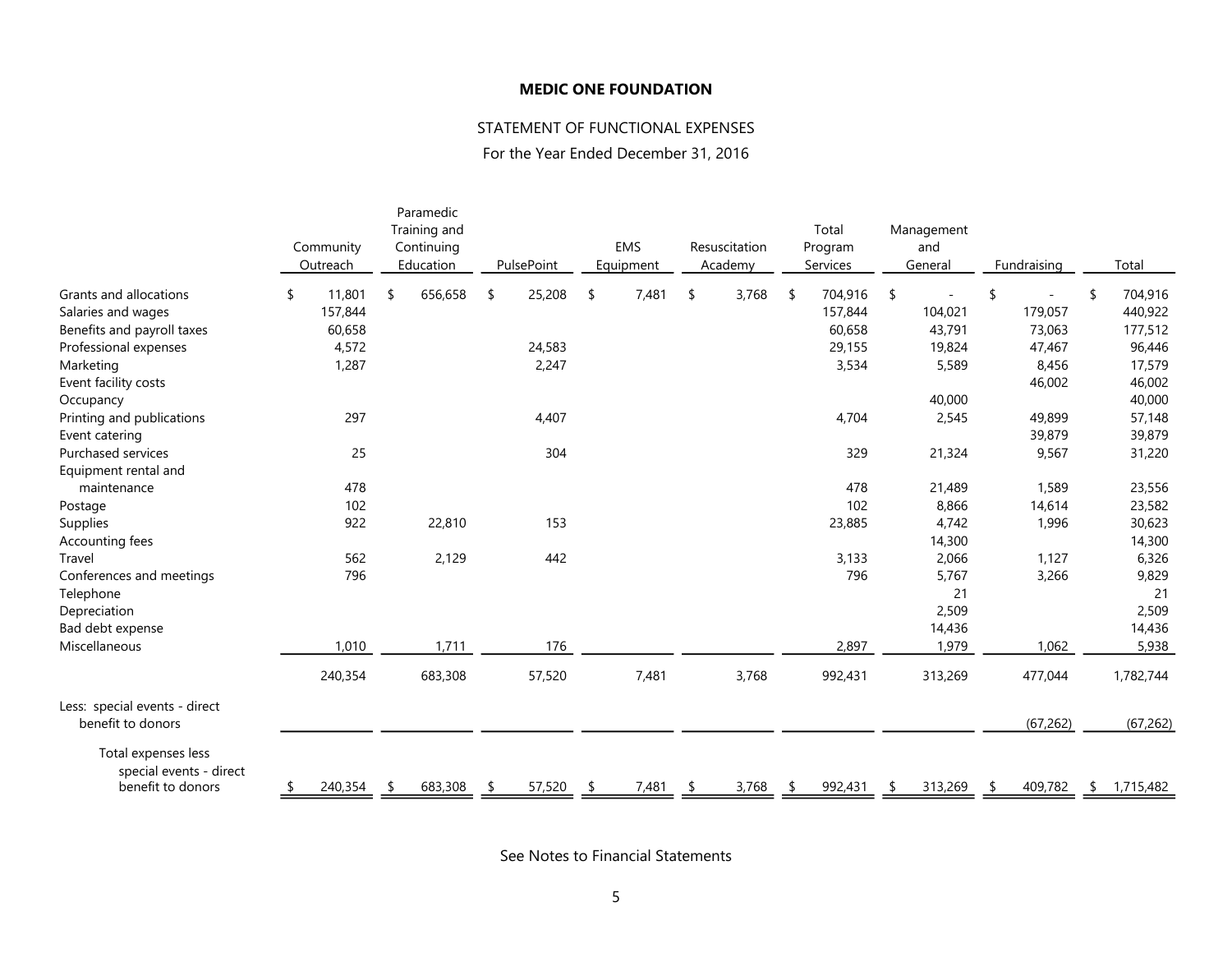# STATEMENTS OF CASH FLOWS

For the Years Ended December 31, 2017 and 2016

|                                                       | 2017            | 2016 |            |  |  |
|-------------------------------------------------------|-----------------|------|------------|--|--|
| Cash Flows from Operating Activities                  |                 |      |            |  |  |
| Change in net assets                                  | \$<br>1,514,672 | \$   | 119,456    |  |  |
| Adjustments to reconcile change in net assets to      |                 |      |            |  |  |
| net cash flows from operating activities              |                 |      |            |  |  |
| Contribution to endowment                             |                 |      | (1,200)    |  |  |
| Change in value of beneficial interest in assets held |                 |      |            |  |  |
| at the Seattle Foundation                             | (7, 361)        |      | (2,084)    |  |  |
| Realized and unrealized gain on investments           | (62, 481)       |      | (1,895)    |  |  |
| Depreciation                                          | 2,246           |      | 2,509      |  |  |
| Changes in operating assets and liabilities           |                 |      |            |  |  |
| Contributions and bequests receivable                 | (111, 443)      |      | (4,936)    |  |  |
| Prepaid expenses and other assets                     | (10, 426)       |      | (3,963)    |  |  |
| Accounts payable                                      | (3,918)         |      | 5,584      |  |  |
| Grants payable                                        | 32,599          |      | (102, 612) |  |  |
| Deferred grant revenue                                | (18, 208)       |      | 101,945    |  |  |
| Gift annuity contract liability                       | (1, 190)        |      | (1, 190)   |  |  |
| Accrued wages and benefits                            | (10, 100)       |      | (3,400)    |  |  |
| Net cash flows from operating activities              | 1,324,390       |      | 108,214    |  |  |
| Cash Flows from Investing Activities                  |                 |      |            |  |  |
| Purchases of investments                              | (1,811,023)     |      | (83, 287)  |  |  |
| Sales of investments                                  | 172,000         |      | 400,000    |  |  |
| Purchases of furniture and computer equipment         | (652)           |      | (1, 161)   |  |  |
| Net cash flows from investing activities              | (1,639,675)     |      | 315,552    |  |  |
| Cash Flows from Financing Activity                    |                 |      |            |  |  |
| Contribution to endowment                             |                 |      | 1,200      |  |  |
| <b>Change in cash and cash equivalents</b>            | (315, 285)      |      | 424,966    |  |  |
| Cash and Cash Equivalents, beginning of year          | 756,775         |      | 331,809    |  |  |
| Cash and Cash Equivalents, end of year                | \$<br>441,490   | \$   | 756,775    |  |  |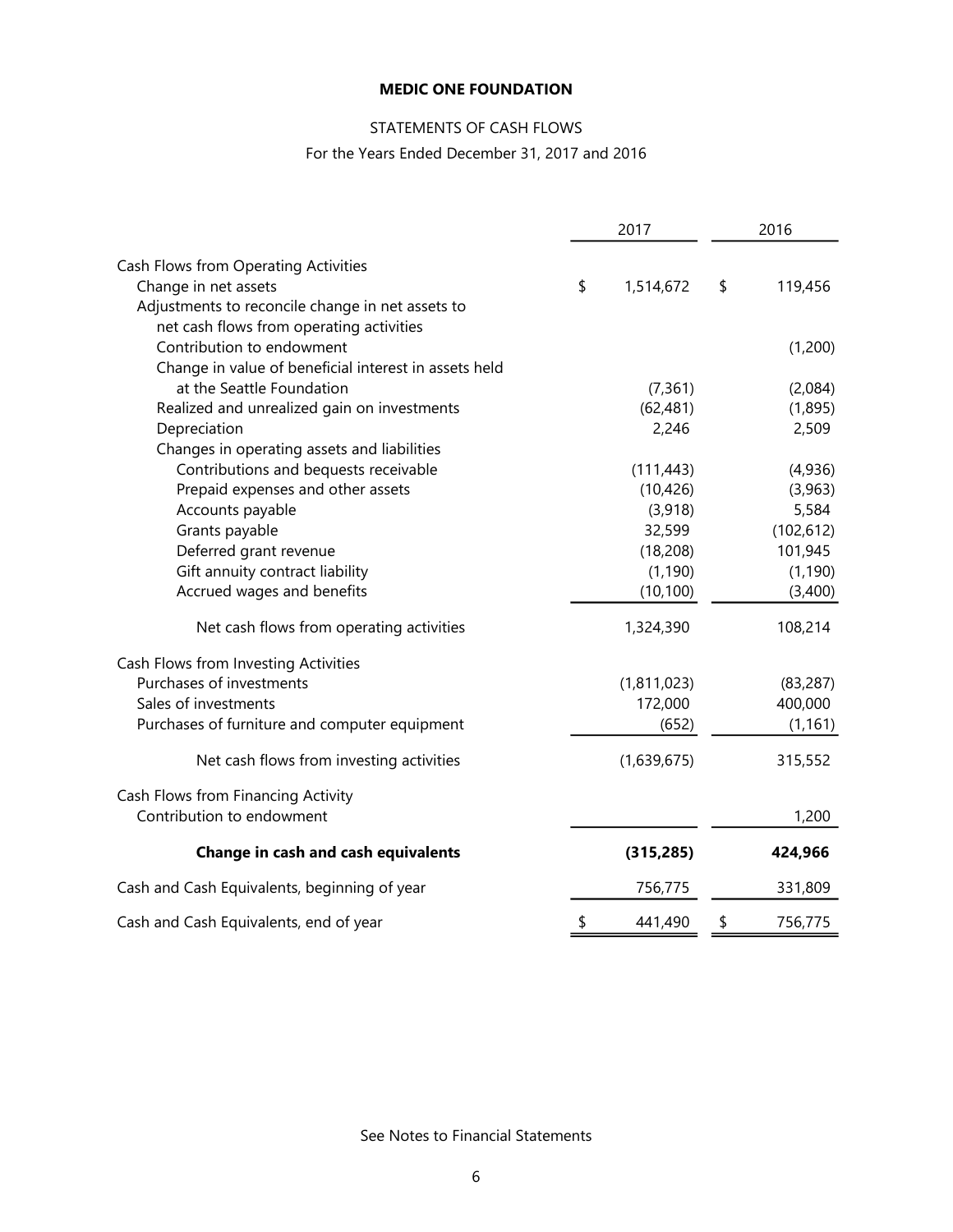### **NOTES TO FINANCIAL STATEMENTS**

### **Note 1. Organization and Significant Accounting Policies**

#### **Organization**

The Medic One Foundation ("the Foundation") is located in Bellevue and is an independent, not-for-profit corporation. The mission of the Foundation is to save lives by improving pre-hospital emergency care, and we have been doing it successfully for more than 40 years. Contributions to the Foundation provide the necessary resources to train paramedics to the highest level possible, research new methods of treatment that may save more lives, and purchase emergency medical equipment for use by first responders.

Charitable contributions to the Foundation are the sole source of support for the world-renown Michael K. Copass Paramedic Training Program. Through private support, we can ensure that our region's paramedics, who are among the best in the world, receive an exceptional education that far exceeds national standards.

Beyond training today's life-saving paramedics, the Foundation funds the research and development of tomorrow's lifesaving ideas to improve care and prevent sudden cardiac arrest. These ideas become Medic One lifesaving treatments, from our early advances in response time to our role in bringing CPR training to our region's residents.

Each year, the Foundation identifies communities and fire departments where assistance is needed to purchase critical patient care and training equipment that will improve the quality of care and help save more lives.

The Foundation's critical support of world-class paramedic training program, together with innovative research in new methods of patient care, is one of the primary reasons why Medic One paramedics achieve a survival rate for witnessed, shockable sudden cardiac arrest that is second to none.

#### **Use of Estimates**

The preparation of financial statements in conformity with accounting principles generally accepted in the United States requires management to make estimates and assumptions that affect certain reported amounts and disclosures. Actual results could differ from the estimated amounts.

#### **Fair Value Measurements**

Fair value is a market-based measurement determined based on assumptions that market participants would use in pricing an asset or liability. There are three levels that prioritize the inputs used in measuring fair value as follows:

- Level 1: Observable market inputs such as quoted prices (unadjusted) in active markets for identical assets or liabilities;
- Level 2: Observable market inputs, other than quoted prices in active markets, that are observable either directly or indirectly; and
- Level 3: Unobservable inputs where there is little or no market data, which require the reporting entity to develop its own assumptions.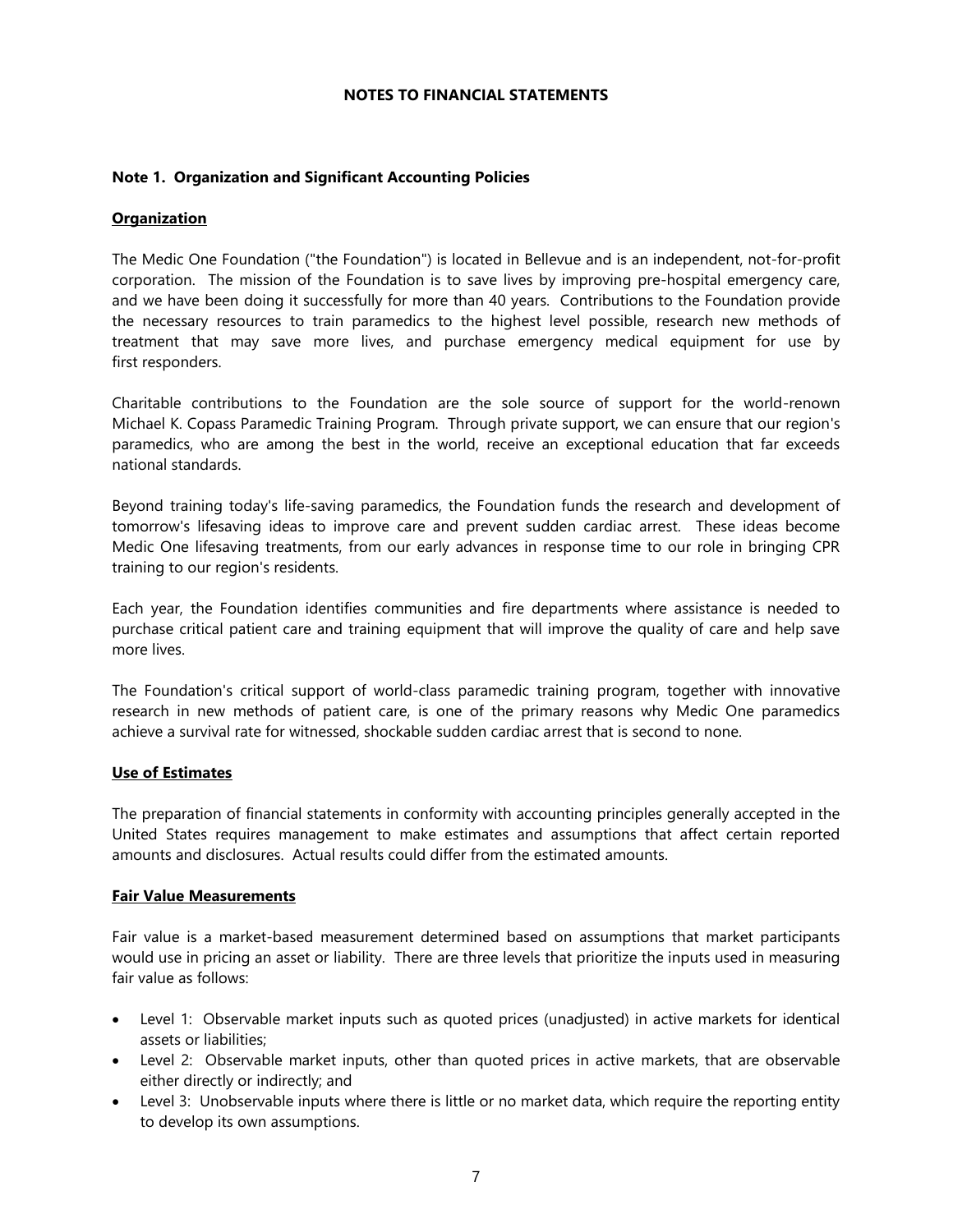The Foundation reports its investments and its beneficial interest in assets held by the Seattle Foundation at fair value.

### **Financial Statement Presentation/Contributions**

The Foundation reports information regarding its financial position and activities according to three classes of net assets: unrestricted net assets, temporarily restricted net assets, and permanently restricted net assets.

Support and revenue is recorded as unrestricted, temporarily restricted, or permanently restricted depending on the existence and/or nature of any donor restrictions.

### **Temporarily Restricted Net Assets**

Temporarily restricted net assets consist of unexpended contributions restricted for particular programs or time periods. If the Foundation receives a temporarily restricted contribution and it meets the restrictions in the same year the contribution is received, then it records the contribution as unrestricted revenue. Temporarily restricted net assets are transferred to unrestricted net assets as expenditures are incurred for the restricted programs or as the time restrictions are met. Temporarily restricted net assets consist of the following at December 31:

|                                                       | 2017          | 2016          |
|-------------------------------------------------------|---------------|---------------|
| Program restrictions                                  |               |               |
| Paramedic training                                    |               |               |
| General                                               | \$<br>2,240   | \$<br>13,795  |
| Michael K. Copass, MD Fund for Paramedic Training     | 172,677       | 167,032       |
| Natcher & Clementine Casey Paramedic Scholarship Fund | 2,642         | 9,314         |
| Mary N. Stowe Fund for Paramedic Training             | 5,891         | 8,661         |
| <b>Emergency Equipment Fund</b>                       |               |               |
| General                                               | 1,390         |               |
| Natcher & Clementine Casey Equipment Fund             | 4,954         | 9,351         |
| W. Hunter Simpson Fund                                | 615,026       | 587,416       |
| Redmond Fire ALS Fund                                 | 107,014       | 113,242       |
| Leonard A. Cobb, MD Fund                              | 40,318        | 37,193        |
| Chief Jack N. Richards Memorial Fund                  | 28,680        | 28,180        |
| <b>Resuscitation Academy</b>                          | 11,442        | 15,781        |
| <b>EMS Research</b>                                   |               | 1,899         |
|                                                       | \$<br>992,274 | \$<br>991,864 |

The Michael K. Copass, MD Fund is restricted to establish an endowment fund at the University of Washington to benefit the Paramedic Training Program at Harborview Medical Center. The W. Hunter Simpson Fund is restricted to benefit research and development in pre-hospital emergency care. The Leonard A. Cobb, MD Fund is restricted to benefit medical oversight and research. The Chief Jack N. Richards Memorial Fund is restricted to give awards to outstanding paramedics.

Unappropriated earnings from the Natcher & Clementine Casey Paramedic Scholarship Endowment Fund, the Natcher & Clementine Casey Equipment Endowment Fund, and the Mary N. Stowe Endowment Fund for Paramedic Training are temporarily restricted under UPMIFA (see Note 2) until appropriated. These unappropriated earnings are purpose-restricted for the purposes listed in the schedule above and totaled \$15,763 and \$27,326 at December 31, 2017 and 2016, respectively.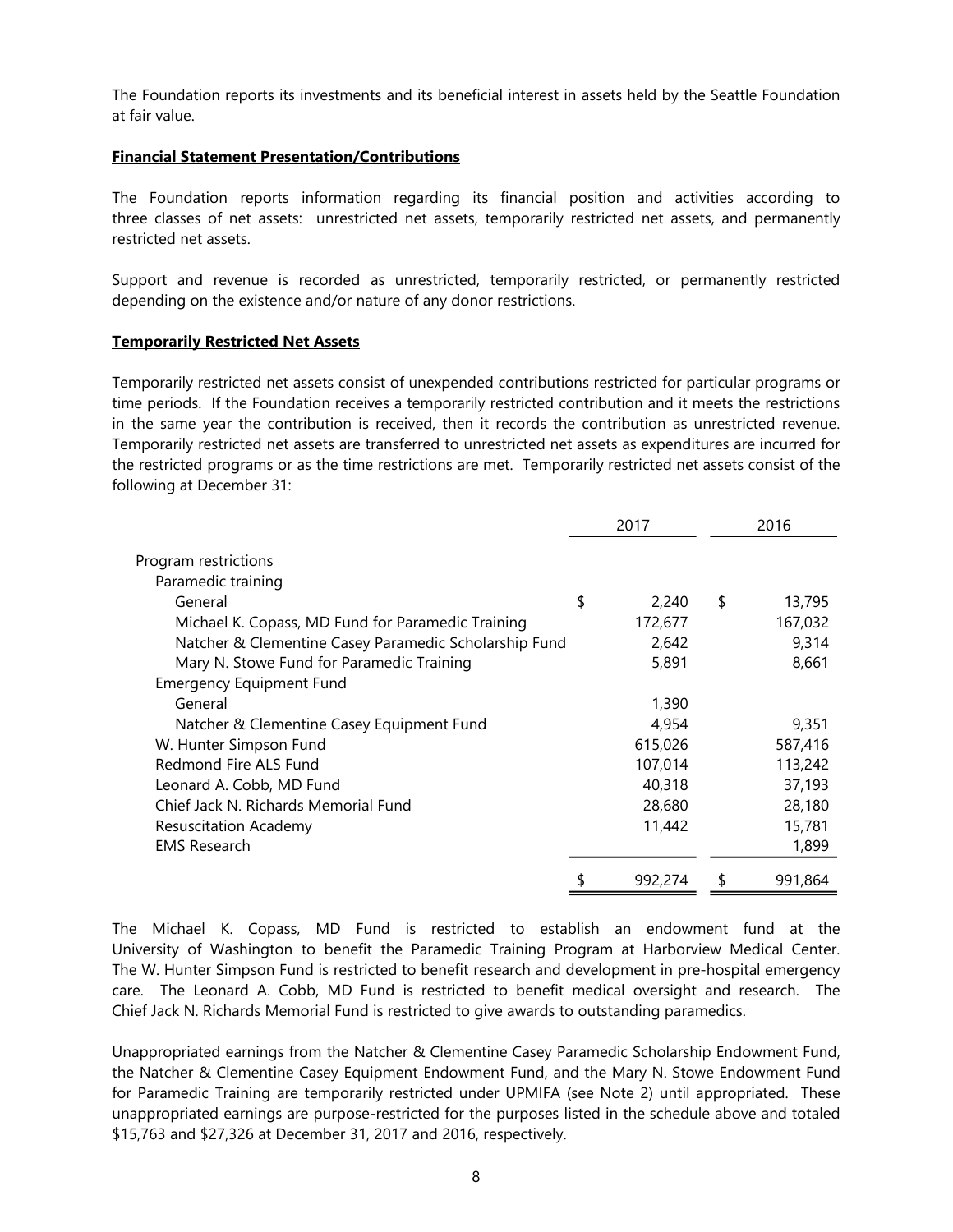### **Permanently Restricted Net Assets**

Permanently restricted net assets consist of contributions, the principal of which is restricted in perpetuity and the income from which is utilized for the purposes specified by the donors. Permanently restricted net assets consist of the following amounts and related restrictions on income at December 31:

|                                                     | 2017          | 2016      |
|-----------------------------------------------------|---------------|-----------|
| Natcher & Clementine Casey Paramedic                |               |           |
| Scholarship Endowment Fund                          | \$<br>299,333 | 299,333   |
| Natcher & Clementine Casey                          |               |           |
| Equipment Endowment Fund                            | 299,333       | 299,333   |
| Mary N. Stowe Endowment Fund for Paramedic Training | 295,861       | 292,334   |
| Medic One Foundation Endowment                      | 169,058       | 169,058   |
|                                                     | 1,063,585     | 1,060,058 |

### **Cash and Cash Equivalents**

Cash includes cash in bank accounts and money market funds (other than money market funds classified with investments). Occasionally, cash and cash equivalents may exceed federally insured limits.

#### **Investments**

Investments are reported at their fair value using quoted prices in an active market (Level 1 inputs such as quoted prices on national exchanges) in the statements of financial position and consist of the following at December 31:

|                                            | 2017            |    | 2016      |
|--------------------------------------------|-----------------|----|-----------|
| Money market funds                         | \$<br>2,039,728 | \$ | 612,497   |
| Corporate bonds                            | 855,439         |    | 857,194   |
| Equity securities - domestic common stocks | 529,343         |    | 456,472   |
| Mutual funds - short-term bond             | 113,887         |    | 98,644    |
| Balanced funds                             | 16,855          |    |           |
| Mutual funds - equities                    |                 |    |           |
| Small growth funds                         | 23,997          |    |           |
| Large growth funds                         | 75,705          |    | 29,931    |
| Small blend funds                          | 42,537          |    |           |
| Large blend funds                          | 54,706          |    | 45,823    |
| Foreign large blend funds                  | 26,177          |    |           |
| Medium blend funds                         |                 |    | 3,138     |
| Diversified emerging markets               | 26,782          |    |           |
| Preferred stock                            | 42,258          |    | 42,822    |
|                                            | 3,847,414       | S  | 2,146,521 |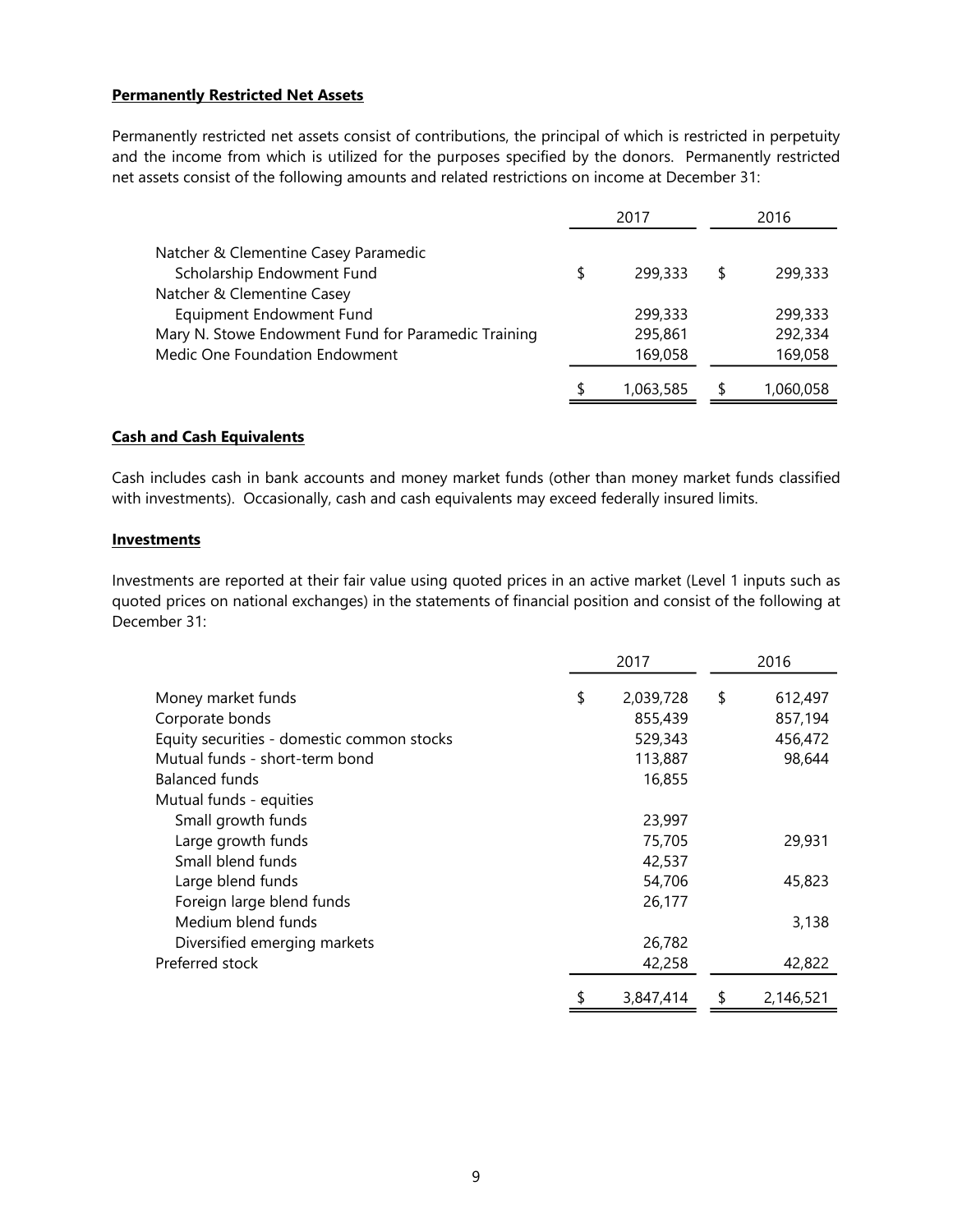Investments are reported in the statements of financial position as:

|                                                |              |                        | 2016          |                        |  |  |
|------------------------------------------------|--------------|------------------------|---------------|------------------------|--|--|
| Investments - current<br>Endowment investments |              | 2,770,121<br>1,077,293 | $\sim$ 5      | 1,060,877<br>1,085,644 |  |  |
|                                                | <sup>S</sup> | 3,847,414              | $\mathcal{S}$ | 2,146,521              |  |  |

Investment income consists of the following for the years ended December 31:

|                                                  | 2017    | 2016   |
|--------------------------------------------------|---------|--------|
| Interest and dividends                           | 63,573  | 73,979 |
| Realized and unrealized gains                    | 62,481  | 1,895  |
| Change in value of beneficial interest in assets |         |        |
| held at the Seattle Foundation                   | 7.361   | 2,084  |
|                                                  | 133.415 | 77,958 |

### **Contributions and Bequests Receivable**

Contributions and bequests receivable are primarily from individuals, businesses, and estates located in the greater Seattle area. Contributions and bequests receivable within a year are recorded at the net realizable value. Management periodically reviews receivables and establishes an allowance for accounts that may not be collectible. Any amounts written off are charged against the allowance. Management has determined that no allowance was necessary at December 31, 2017 or 2016.

One contribution receivable represented 64% of total contributions and bequests receivable at December 31, 2017. There were no concentrations of contributions and bequests receivable at December 31, 2016.

## **Charitable Gift Annuity**

In 2010, the Foundation entered into a charitable gift annuity agreement with a donor. Under the terms of this agreement, the donor contributed assets to the Foundation in exchange for a promise by the Foundation to pay a fixed amount to the donor for the donor's lifetime.

The assets held for the charitable gift annuity are reported in gift annuity investments on the statements of financial position and are stated at fair value. Gift annuity investments were composed of \$146 of cash equivalents and \$21,103 of short-term bond funds as of December 31, 2017. Gift annuity investments were composed of \$228 of cash equivalents and \$20,410 of short-term bond funds as of December 31, 2016. The liability for the expected annuity payments is reported at the estimated present value of future cash outflows based on appropriate discount rates and mortality tables, and is reported as a gift annuity contract liability on the statements of financial position.

## **Furniture and Computer Equipment**

Furniture and computer equipment are recorded at cost if purchased, or at fair value at the date of receipt if donated. The Foundation capitalizes all fixed assets with a cost in excess of \$500 and a useful life longer than one year. Depreciation is computed using the straight-line method over the estimated lives of the assets.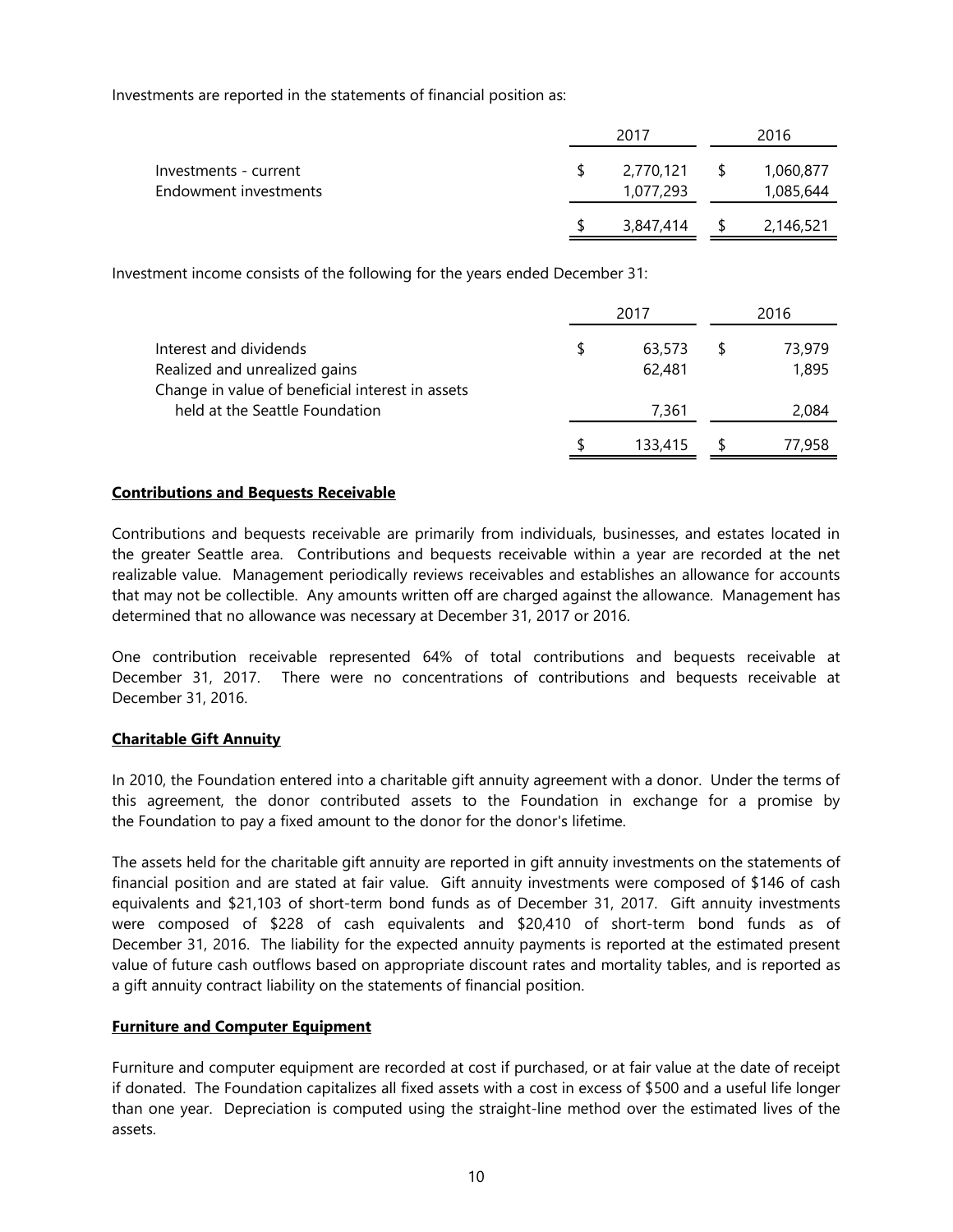## **Grants Payable**

Grant awards, although not legally binding, are reported as an expense and liability when the unconditional award is made. Grants payable represents payments to be made on education, research, and equipment grant awards.

#### **Contribution and Bequest Revenue**

Contribution revenues are recognized when the pledge is made and all conditions have been met. Bequests are recognized when the Foundation is notified by the executor as to the amount to be received and the estate has cleared probate.

Three bequests represented 49% of total support and revenue for 2017. One bequest represented 13% of total support and revenue for 2016.

### **Special Event Revenue Recognition**

Special event revenues are recognized at the time the event occurs. Special event payments received prior to the occurrence of the meeting or event are recognized as deferred revenue.

### **Grant Revenue**

Revenue from conditional grants is recorded when the service is provided or the related qualified expenditure is incurred (when the conditions have been met). Conditional grants received in advance are recognized as deferred revenue until the conditions are met.

#### **In-Kind Contributions**

In-kind contributions recognized in these financial statements include office space received without charge for rent from Harborview Medical Center in Seattle. The estimated value of the space for the year ended December 31, 2017, is \$29,167. The estimated value of the space for the year ended December 31, 2016, is \$40,000. The reason for the decrease in value is because the Foundation moved to a new office in Bellevue, Washington in August 2017 (see Note 5).

In addition, a number of volunteers have donated time to the Foundation's programs and fundraising activities. The services of those volunteers are not recorded in the accompanying financial statements, as they do not meet the criteria for recognition.

#### **Functional Allocation of Expenses**

The costs of providing the various programs and other activities have been summarized on a functional basis in the statements of activities. Accordingly, certain costs have been allocated among the programs and supporting services benefited.

## **Income Taxes**

The Foundation is exempt from federal income taxes under Section  $501(c)(3)$  of the Internal Revenue Code.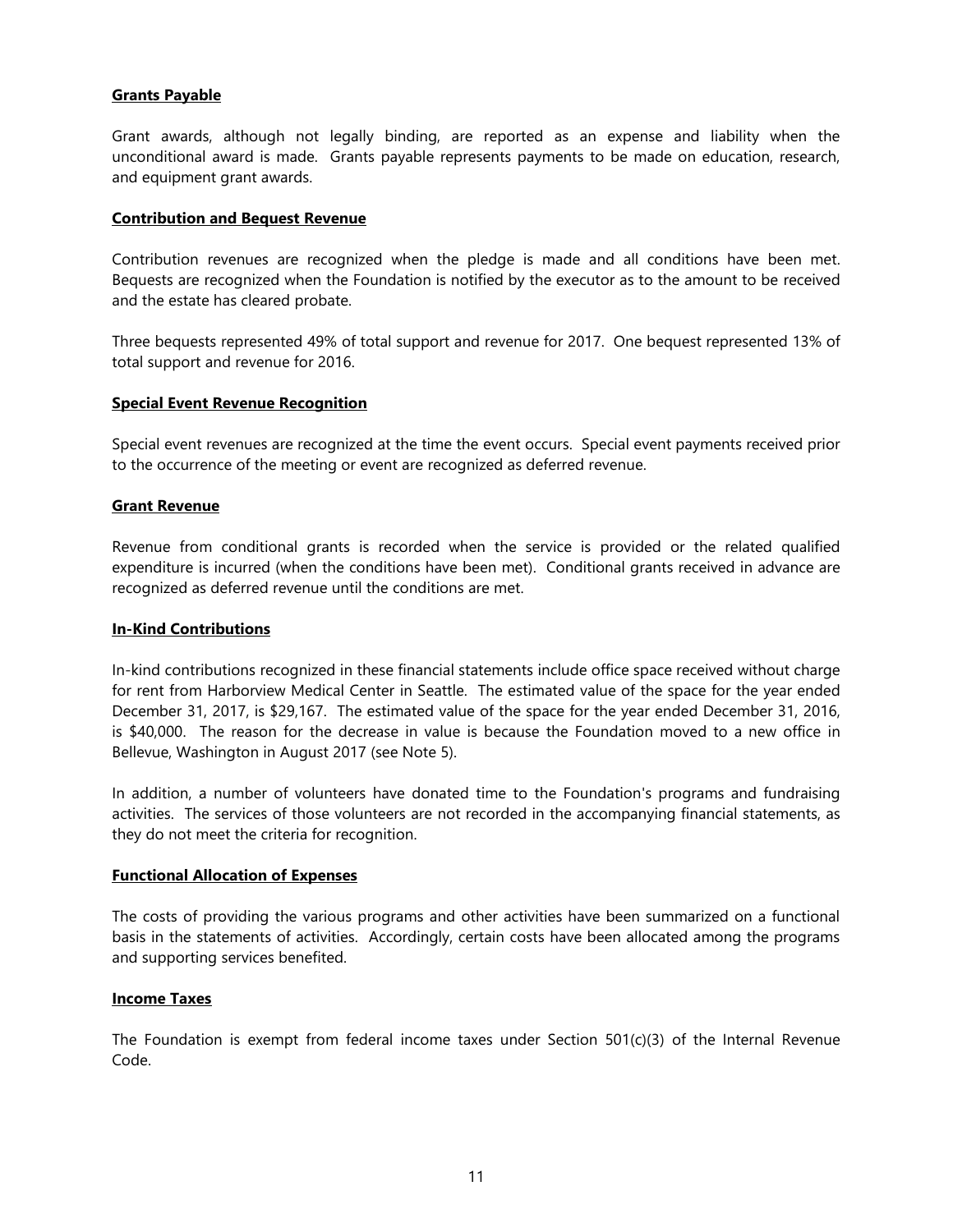## **Reclassifications**

Certain previous year balances have been reclassified to conform to the current year presentation.

### **Subsequent Events**

The Foundation has evaluated subsequent events through the date these financial statements were available to be issued, which was June 12, 2018.

### **Note 2. Endowment**

The Foundation's endowment consists of four individual funds established for a variety of purposes. Its endowment includes both donor-restricted endowment funds and funds designated by the Board of Directors to function as endowments ("quasi-endowments"). As required by accounting principles generally accepted in the United States, net assets associated with endowment funds, including quasi-endowments, are classified and reported based on the existence or absence of donor-imposed restrictions.

### **Interpretation of Relevant Law**

The Board of Directors of the Foundation has interpreted the Washington Uniform Prudent Management of Institutional Funds Act ("UPMIFA") as requiring the preservation of the fair value of the original gift as of the gift date of the donor-restricted endowment funds absent explicit donor stipulations to the contrary. As a result of this interpretation, the Foundation classifies as permanently restricted net assets (a) the original value of gifts donated to the permanent endowment, plus (b) the original value of subsequent gifts to the permanent endowment. In addition, under the terms of the endowment agreement, 20% of the total earnings (if any) from the Mary N. Stowe Endowment Fund for Paramedic Training are classified as permanently restricted net assets. The remaining portion of the donor-restricted endowment earnings are classified as temporarily restricted net assets until those amounts are appropriated for expenditure in a manner consistent with the standard of prudence prescribed by UPMIFA.

In accordance with UPMIFA, the Board of Directors considers the following factors in making a determination to appropriate or accumulate donor-restricted funds:

- The duration and preservation of the endowment fund
- The purposes of the Foundation and the donor-restricted endowment fund
- General economic conditions
- The possible effect of inflation or deflation
- The expected total return from income and the appreciation of investments
- Other resources of the Foundation
- The investment policies of the Foundation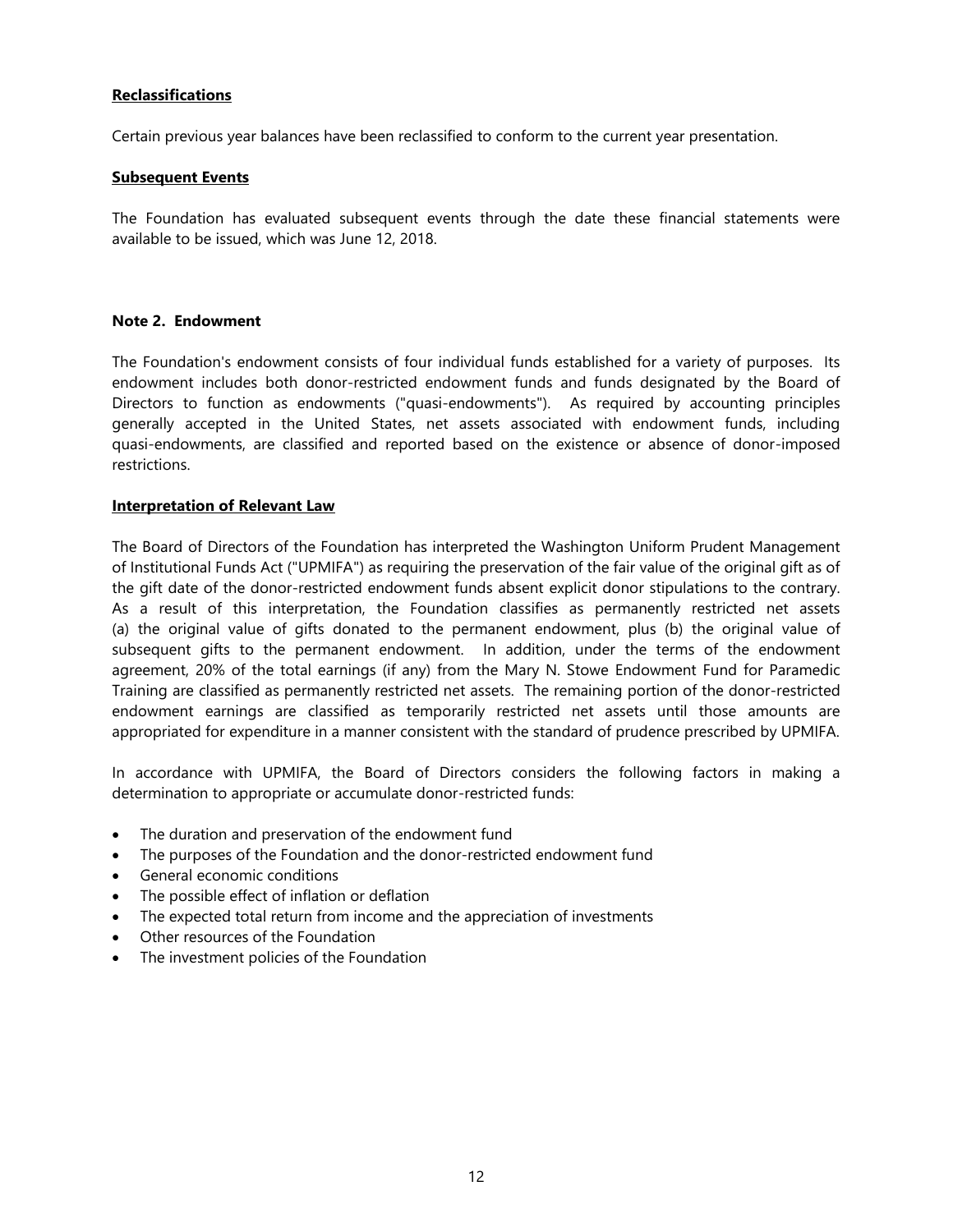Endowment net assets consisted of the following at:

|                                                                            | December 31, 2017 |              |            |             |             |                    |  |  |  |  |  |  |
|----------------------------------------------------------------------------|-------------------|--------------|------------|-------------|-------------|--------------------|--|--|--|--|--|--|
|                                                                            |                   |              |            | Temporarily | Permanently |                    |  |  |  |  |  |  |
|                                                                            |                   | Unrestricted | Restricted |             | Restricted  | Total              |  |  |  |  |  |  |
| Donor-restricted endowment funds<br>Board-designated quasi-endowment funds | \$                | 220          | \$         | 15,763      | \$1,061,310 | \$1,077,073<br>220 |  |  |  |  |  |  |
| Total funds                                                                |                   | 220          | \$         | 15,763      | \$1,061,310 | \$1,077,293        |  |  |  |  |  |  |
|                                                                            | December 31, 2016 |              |            |             |             |                    |  |  |  |  |  |  |
|                                                                            |                   |              |            | Temporarily | Permanently |                    |  |  |  |  |  |  |
|                                                                            |                   | Unrestricted |            | Restricted  | Restricted  | Total              |  |  |  |  |  |  |
| Donor-restricted endowment funds<br>Board-designated quasi-endowment funds | \$                | 535          | \$         | 27,326      | \$1,057,783 | \$1,085,109<br>535 |  |  |  |  |  |  |
| Total funds                                                                |                   | 535          | S          | 27,326      | \$1,057,783 | \$1,085,644        |  |  |  |  |  |  |

Changes in endowment net assets are as follows for the years ended December 31, 2017 and 2016:

|                                         | Unrestricted | Temporarily<br>Restricted | Permanently<br>Restricted | Total       |
|-----------------------------------------|--------------|---------------------------|---------------------------|-------------|
| Endowment net assets, December 31, 2015 | \$<br>50,209 | \$<br>337                 | 1,054,478<br>\$           | \$1,105,024 |
| Contributions                           |              |                           | 1,200                     | 1,200       |
| Interest and dividends                  | 1,404        | 24,842                    | 1,938                     | 28,184      |
| Realized and unrealized gains           | 122          | 2,147                     | 167                       | 2,436       |
| Withdrawals                             | (51, 200)    |                           |                           | (51, 200)   |
| Endowment net assets, December 31, 2016 | 535          | 27,326                    | 1,057,783                 | 1,085,644   |
| Interest and dividends                  | (2, 192)     | 25,110                    | 3,527                     | 26,445      |
| Realized and unrealized gains           | 1,877        | 35,327                    |                           | 37,204      |
| Amounts appropriated and distributed    |              | (72,000)                  |                           | (72,000)    |
| Endowment net assets, December 31, 2017 | \$<br>220    | \$<br>15,763              | \$1,061,310               | \$1,077,293 |

#### **Return Objectives and Risk Parameters**

The Foundation has adopted investment and spending policies for endowment assets that attempt to provide a predictable stream of funding to programs supported by its endowment while seeking to maintain the purchasing power of the endowment assets. Endowment assets include those assets of donor-restricted funds that the organization must hold in perpetuity or for a donor-specified period(s) as well as quasi-endowment funds. Under this policy, as approved by the Board of Directors, the endowment assets are invested in a manner that is intended to produce returns comparable to the Standard & Poor's 500 and U.S. Treasury Intermediate-Lehman Brothers Index while assuming a prudent level of investment risk.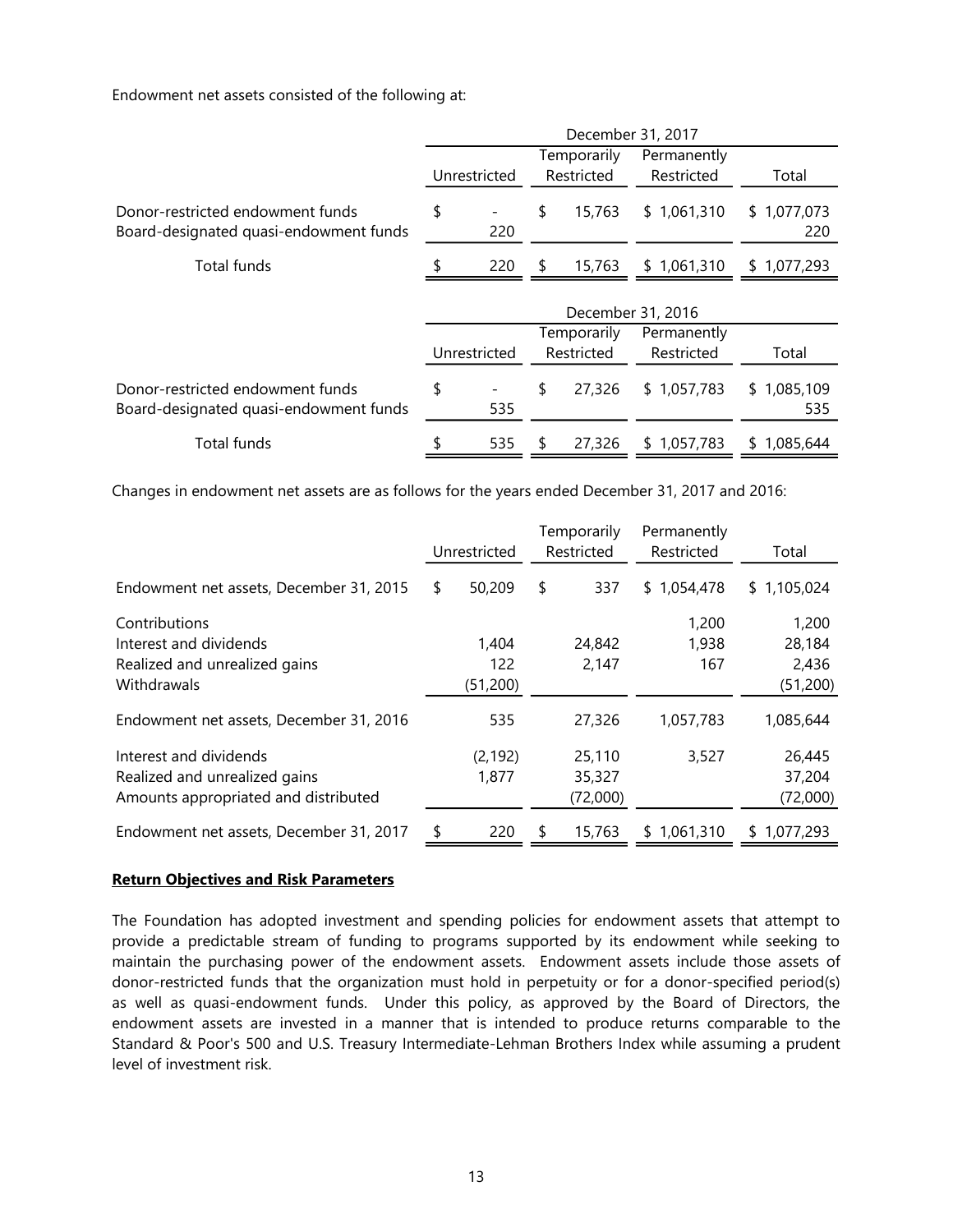## **Strategies Employed for Achieving Objectives**

To satisfy its long-term rate-of-return objectives, the Foundation relies on a total return strategy in which investment returns are achieved through both capital appreciation (realized and unrealized) and current yield (interest and dividends). The Foundation targets a diversified asset allocation that places a greater emphasis on equity-based investments to achieve its long-term return objectives within prudent risk constraints.

### **Spending Policy and How the Investment Objectives Relate to Spending Policy**

The Foundation has a policy of appropriating approximately 4% (depending on the needs of the Foundation, this appropriation may be higher or lower) of the endowment net assets, based on a three-year rolling average. In establishing this policy, the Foundation considered the long-term expected return on its endowment as the objective is to maintain the purchasing power of the endowment assets held in perpetuity or for a specified term, as well as to provide additional real growth through new gifts and investment return.

## **Funds with Deficiencies**

From time to time, the fair value of assets associated with individual donor restricted endowment funds may fall below the level that the donor or UPMIFA requires the Foundation to retain as a fund of perpetual duration. In accordance with accounting principles generally accepted in the United States, deficiencies of this nature are reported in unrestricted net assets. There were no such deficiencies as of December 31, 2017 or 2016.

## **Note 3. Related Party Transactions**

The Board of Directors of the Foundation includes representation from the University of Washington School of Medicine, Harborview Medical Center, King County EMS, and the Seattle Fire Department. Contributions are made to these related parties in the form of grants or contracts for paramedic training, continuing medical education, research grants, and other specific projects in support of the goals and activities of the Foundation. The Board of Directors of the Foundation authorizes the grants. The total amount granted to these organizations during the years ended December 31, 2017 and 2016, was \$1,014,519 and \$685,000, respectively. The total amount payable to these organizations as of December 31, 2017 and 2016, was \$22,057 and \$9,125, respectively.

## **Note 4. Beneficial Interest in Assets Held by the Seattle Foundation**

The Foundation is the beneficiary of a fund ("the Fund") deposited with the Seattle Foundation. The Fund was established by the Foundation and is therefore unrestricted. The Seattle Foundation was given variance power that allows it to modify the distributions of the Fund (either in amount or beneficiary) if the Seattle Foundation's Board of Trustees determines that the distribution is unnecessary, incapable of fulfillment, or inconsistent with the charitable purpose of the Seattle Foundation. However, the Foundation expects to annually receive the income generated by the Fund each year estimated at 4.5% of the market value of the Fund. The Fund is stated at fair value (using Level 3 inputs) of the underlying assets (cash and marketable securities) held by the Foundation. At December 31, 2017 and 2016, the value recognized by the Foundation was \$67,936 and \$60,575, respectively.